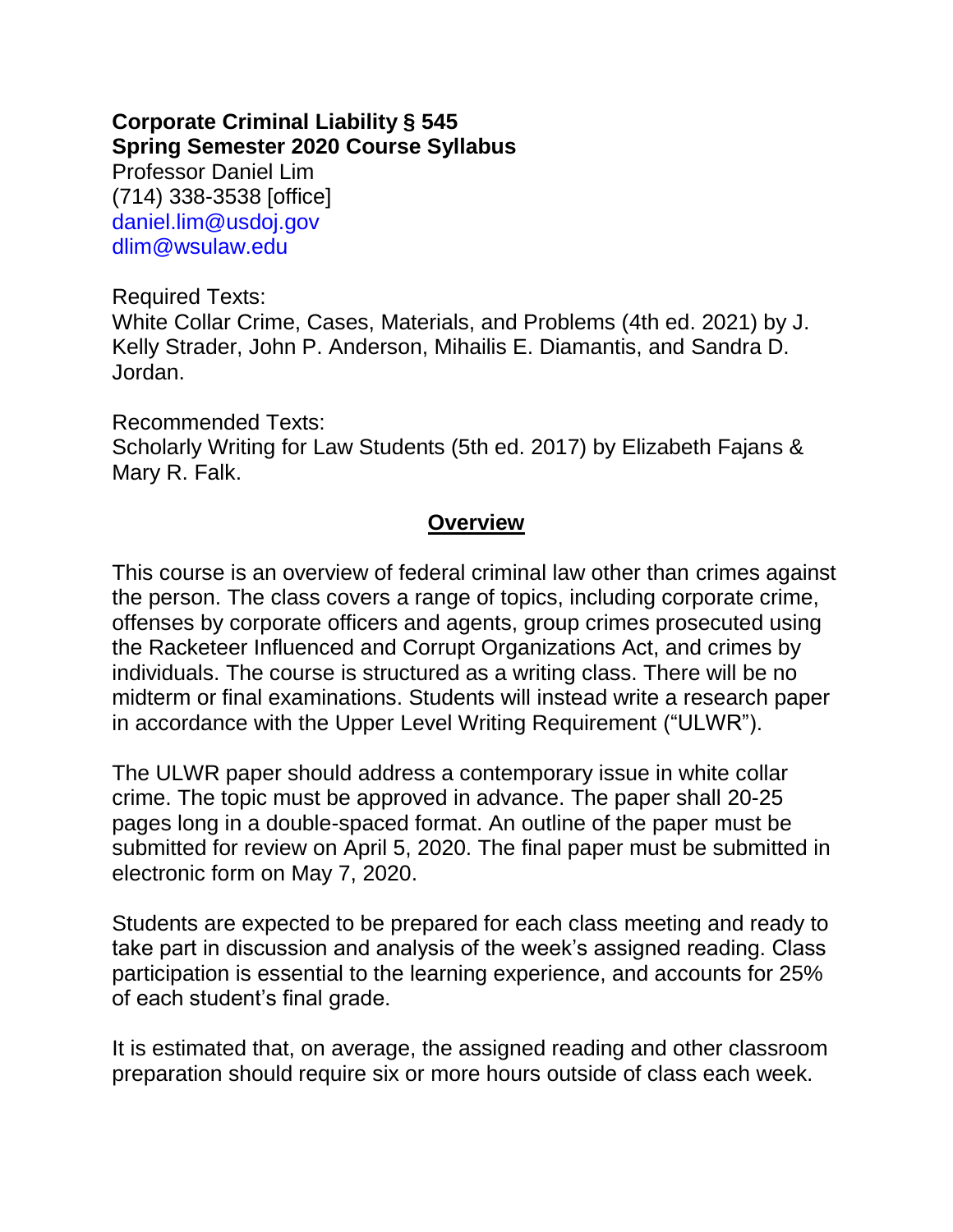### **Writing Requirements**

The contents of the paper must be as follows:

(1) **Cover page**. The cover needs to have your student identification number as well as the title of your paper.

(2) **Table of contents**. This table should list the various divisions of the paper.

(3) **Table of authorities**. This table should list all cases, statutes, law review articles, websites, and so forth cited in the paper. The table should be divided into categories.

(4) **Introduction**. The introduction tells the reader in summary fashion what he or she is about to read. It can be as brief as a few sentences, or as much as a page or two.

(5) **The body of the paper**. This section can be divided into as few or as many sections or headings as needed to provide an organized, logical order to the discussion.

(6) **Conclusion**. Briefly summarize the subject and conclusions of the research paper.

Law students train to become advocates. It is therefore important the paper present a point of view. A dry recitation of cases without a thesis is not acceptable. At the same time, do not ignore cases and other authorities contrary to the presented point of view. Instead, describe them and explain how they are inapplicable/not controlling.

Grading is based upon three overarching criteria: legal research, legal reasoning, and style/grammar. The most important of these benchmarks is legal reasoning. Students should demonstrate an understanding of the materials, ability to analyze the subject, and to write persuasively on the topic.

The authorities cited in the paper should be primary legal authorities, such as statutes, cases, constitutions, and secondary legal materials, such as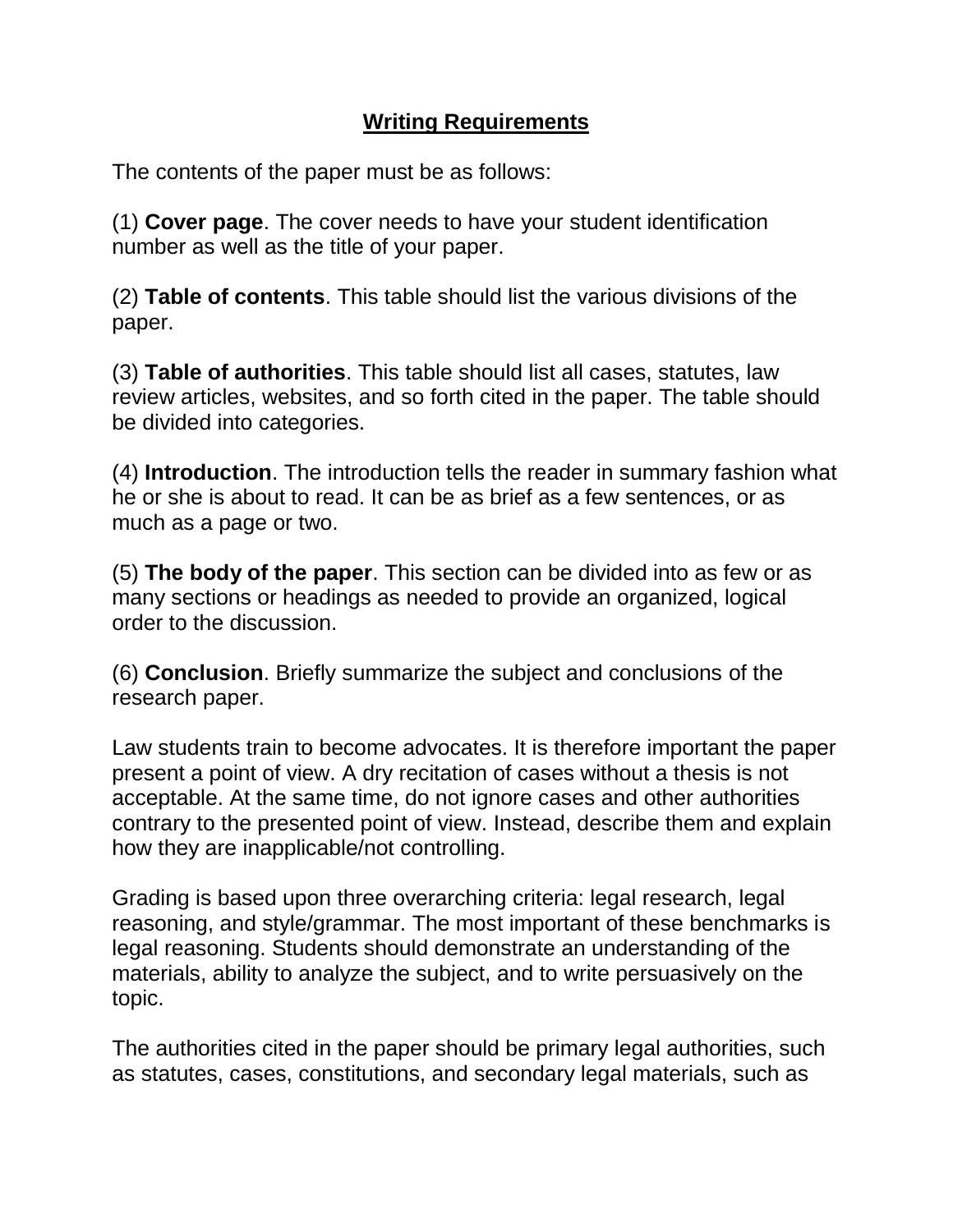law review articles, treatises, and websites. Non-legal authorities are acceptable, but should not be the principal sources for your presentation. Please note: **Wikipedia is not an acceptable authority. Do not cite Wikipedia.**

### **Weekly Reading Assignments<sup>1</sup>**

Week 1. January 18, 2022 -Chapter 1: Overview of White Collar Crime [pp. 1-25] -Chapter 2: Corporate and Individual Liability [pp. 27-72] -USAM: [https://www.justice.gov/jm/jm-9-28000-principles-federal](https://www.justice.gov/jm/jm-9-28000-principles-federal-prosecution-business-organizations)[prosecution-business-organizations](https://www.justice.gov/jm/jm-9-28000-principles-federal-prosecution-business-organizations)

Week 2. January 25, 2022 -Chapter 3: Conspiracy [pp. 73-123] -USAM: [https://www.justice.gov/jm/criminal-resource-manual-923-18-usc-](https://www.justice.gov/jm/criminal-resource-manual-923-18-usc-371-conspiracy-defraud-us)[371-conspiracy-defraud-us](https://www.justice.gov/jm/criminal-resource-manual-923-18-usc-371-conspiracy-defraud-us)

Week 3. February 1, 2022 -Chapter 4: Mail and Wire Fraud [pp. 125-207] -USAM:<https://www.justice.gov/jm/jm-9-43000-mail-fraud-and-wire-fraud>

Week 4. February 8, 2022 -Chapter 5: Securities Fraud [pp. 209-261] -DOJ Overview and Examples: [https://www.justice.gov/criminal](https://www.justice.gov/criminal-fraud/market-integrity-and-major-frauds-unit)[fraud/market-integrity-and-major-frauds-unit](https://www.justice.gov/criminal-fraud/market-integrity-and-major-frauds-unit)

Week 5. February 15, 2022 -Chapter 6: Health Care Fraud and Abuse [pp. 263-289] -Chapter 7: Bribery and Gratuities [pp. 291-342] -USAM: [https://www.justice.gov/jm/jm-9-44000-health-care-fraud;](https://www.justice.gov/jm/jm-9-44000-health-care-fraud) <https://www.justice.gov/jm/jm-9-46000-program-fraud-and-bribery>

### **No Class February 22, 2022**

Week 6. March 1, 2022

 $\overline{\phantom{a}}$ 

 $1$  Please be ready to brainstorm and answer the questions posed in the book after each case and section. In addition to the textbook assignment, I will also provide relevant USAO CDCA Indictments/Informations for you to review prior to most classes.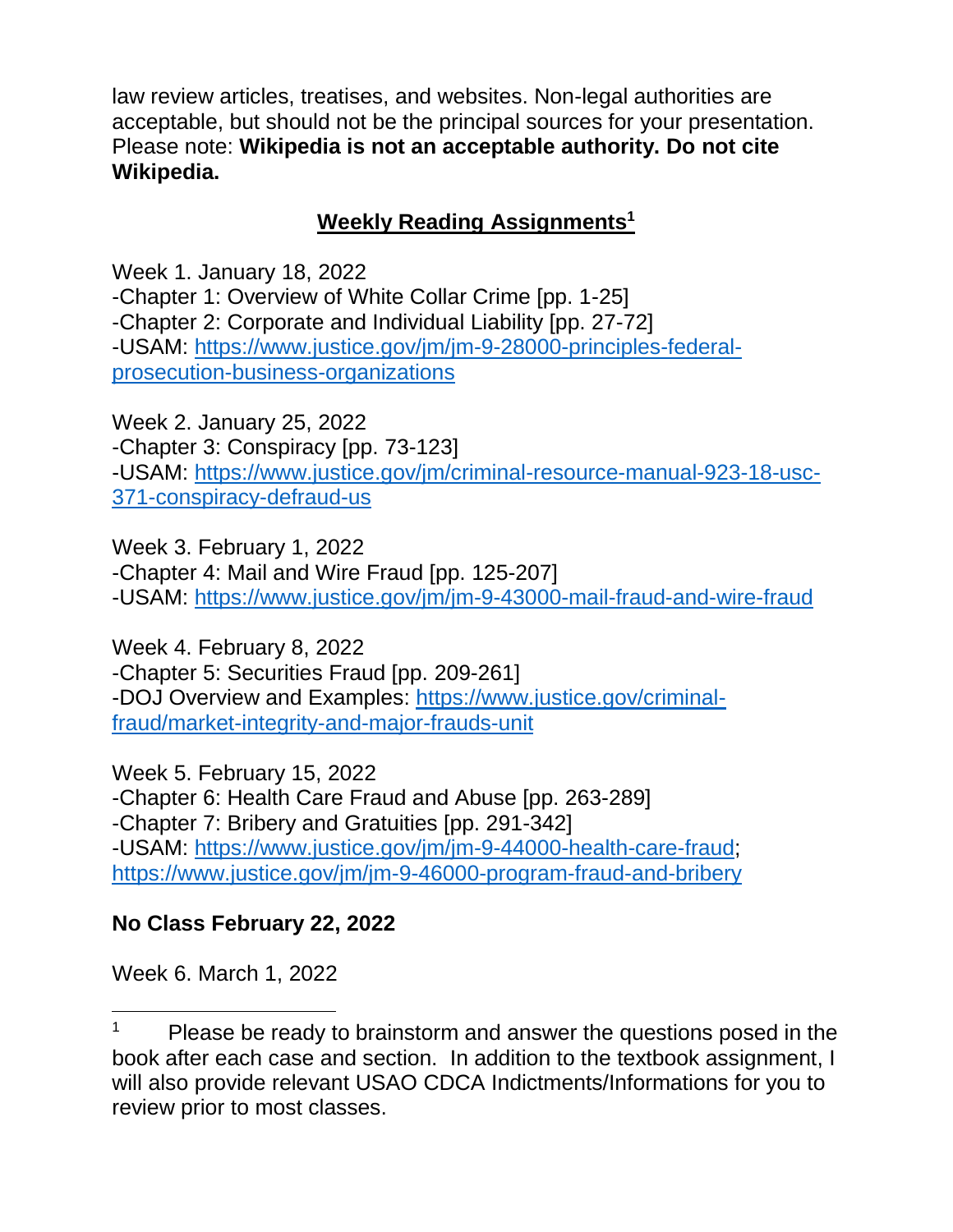-Chapter 8: Extortion [pp. 343-383]

-Chapter 9: False Statements [pp. 385-422] -USAM: [https://www.justice.gov/archives/usam/criminal-resource-manual-](https://www.justice.gov/archives/usam/criminal-resource-manual-814-false-statements-18-usc-1014)[814-false-statements-18-usc-1014](https://www.justice.gov/archives/usam/criminal-resource-manual-814-false-statements-18-usc-1014)

Week 7. March 8, 2022

-Chapter 10: Perjury and False Declarations [pp. 423-457] -Chapter 11: Obstruction of Justice [pp. 459-505] -USAM: [https://www.justice.gov/jm/criminal-resource-manual-1744](https://www.justice.gov/jm/criminal-resource-manual-1744-elements-perjury) [elements-perjury;](https://www.justice.gov/jm/criminal-resource-manual-1744-elements-perjury) [https://www.justice.gov/jm/criminal-resource-manual-](https://www.justice.gov/jm/criminal-resource-manual-1739-offenses-related-obstruction-justice-offenses)[1739-offenses-related-obstruction-justice-offenses](https://www.justice.gov/jm/criminal-resource-manual-1739-offenses-related-obstruction-justice-offenses)

*-Tentative research topics due.* 

March 15, 2022: Semester Break, No Class.

Week 8. March 22, 2022

-Chapter 12: Tax Crimes [pp. 507-545]

-Chapter 13: Money Laundering and Related Financial Crimes [pp. 547- 601]

-USAM: [https://www.justice.gov/archives/usam/archives/usam-6-4000](https://www.justice.gov/archives/usam/archives/usam-6-4000-criminal-tax-case-procedures) [criminal-tax-case-procedures;](https://www.justice.gov/archives/usam/archives/usam-6-4000-criminal-tax-case-procedures) [https://www.justice.gov/jm/jm-9-105000](https://www.justice.gov/jm/jm-9-105000-money-laundering) [money-laundering](https://www.justice.gov/jm/jm-9-105000-money-laundering)

Week 9. March 29, 2022 -Chapter 14: RICO [pp. 603-669] -USAM: [https://www.justice.gov/jm/jm-9-110000-organized-crime-and](https://www.justice.gov/jm/jm-9-110000-organized-crime-and-racketeering)[racketeering](https://www.justice.gov/jm/jm-9-110000-organized-crime-and-racketeering)

Week 10. April 5, 2022 -Catchup and Paper Topic Discussion/Research. Outline of Paper Due.

Week 11. April 12, 2022 -Chapter 15: Internal Investigation and Compliance Programs [pp. 671-715] -Chapter 16: The Grand Jury [pp. 717-751] -USAM:<https://www.justice.gov/jm/jm-9-11000-grand-jury>

Week 12. April 19, 2022 -Chapter 17: Self-Incrimination—Witness Testimony and Document Production [pp. 753-782]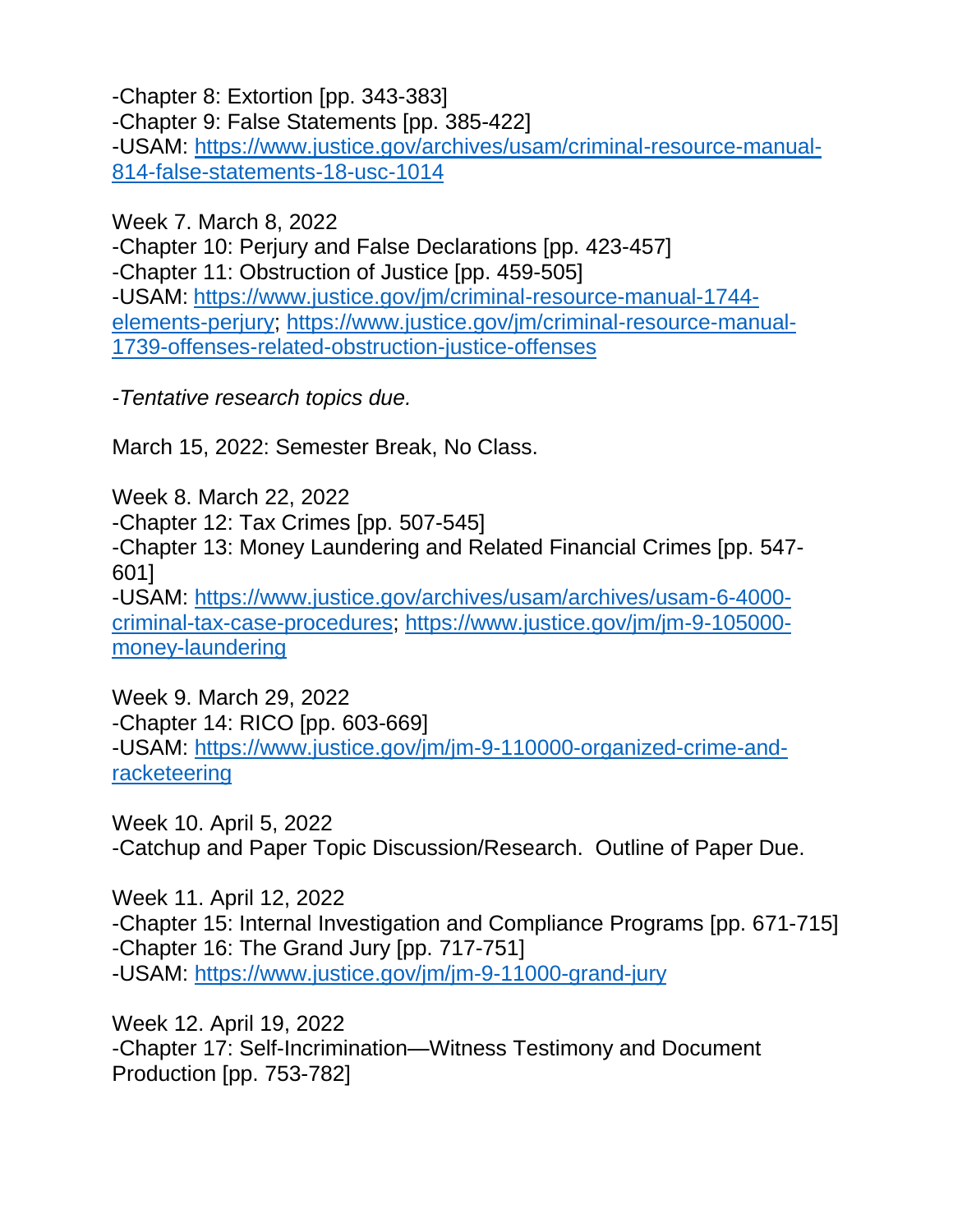-Chapter 18: Civil Actions, Civil Penalties, and Parallel Proceedings [pp. 783-823]

-USAM: [https://www.justice.gov/jm/jm-1-12000-coordination-parallel](https://www.justice.gov/jm/jm-1-12000-coordination-parallel-criminal-civil-regulatory-and-administrative-proceedings)[criminal-civil-regulatory-and-administrative-proceedings](https://www.justice.gov/jm/jm-1-12000-coordination-parallel-criminal-civil-regulatory-and-administrative-proceedings)

Week 13. April 26, 2022 -Chapter 19: Sentencing [pp. 825-884] -USAM: [https://www.justice.gov/jm/jm-9-27000-principles-federal](https://www.justice.gov/jm/jm-9-27000-principles-federal-prosecution#9-27.730)[prosecution#9-27.730](https://www.justice.gov/jm/jm-9-27000-principles-federal-prosecution#9-27.730)

Week 14. May 3, 2022 (Last Class) -Chapter 20: Forfeitures [pp. 885-925] -USAM: [https://www.justice.gov/archives/usam/archives/usam-9-112000](https://www.justice.gov/archives/usam/archives/usam-9-112000-administrative-and-judicial-forfeiture) [administrative-and-judicial-forfeiture](https://www.justice.gov/archives/usam/archives/usam-9-112000-administrative-and-judicial-forfeiture)

May 7, 2022 -Completed writing requirement papers due

### **Western State College of Law – Programmatic Learning Outcomes**

Western State College of Law's curriculum is designed so that every student achieves a level of competency prior to graduation in each of the eight Programmatic Learning Outcomes listed below:

### **(1) Doctrinal Knowledge**

Students will demonstrate knowledge of substantive and procedural law in the core curriculum subjects, including Contracts, Criminal Law, Criminal Procedure, Torts, Real Property, Business Association, Evidence, Civil Procedures, Constitutional Law, Estates, Community Property, Remedies, and Professional Responsibility.

# **(2) Practice Skills**

Students will demonstrate the development of other law practice skills. Each student's chosen outcomes within this category will be varied based on the student's particular interests, coursework and work experiences. They may include, but are not limited to, the following topics: oral presentation and advocacy; interviewing; counseling; client service and business development; negotiations, mediation, arbitration, or other alternate dispute resolution methods; advanced legal research and writing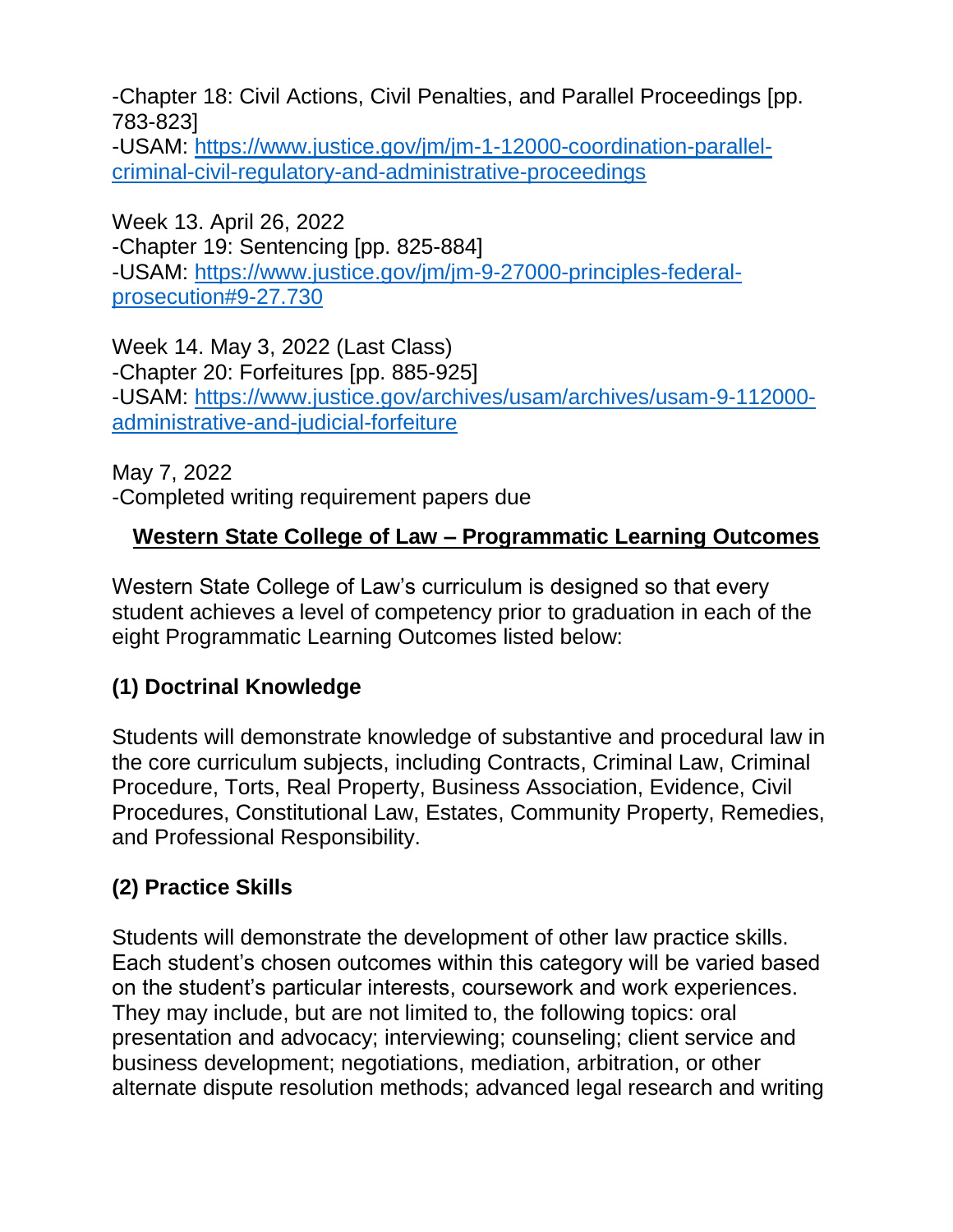(excluding purely academic papers and the first four units earned in introductory first-year legal research and writing class); applied legal writing such as drafting contracts, pleadings, other legal instruments; law practice management or the use of technology in law practice; cultural competency; collaboration or project management; financial analysis, such as accounting, budgeting project management, and valuation; cost benefit analysis in administrative agencies; use of technology, data analyses, or predictive coding; business strategy and behavior; pre-trial preparation, fact investigation, such as discovery, e-discovery, motion practice, assessing evidence, or utilizing experts; trial practice; professional civility and applied ethics; a law clinic that includes a classroom component; or a legal externship that includes a classroom component.

# **(3) Legal Analysis**

Students will demonstrate the ability to identify the factual and legal issues implicated by a fact pattern and to appropriately use cases (including identifying the salient features of an appropriate precedent case, identifying legally significant similarities or differences between the precedent case and a fact pattern and explaining why those are legally significant) and rules (including the ability to connect legally significant facts in a fact pattern to the rule) to predict how a court would decide the issue. Students will also demonstrate the ability to identify and evaluate the public policies of a precedent case or rule, and be able to evaluate how public policy can impact the application of a rule to the legal issue.

# **(4) Legal Research**

Students will demonstrate the ability to locate relevant legal authority using a variety of book and electronic resources, and to properly cite to such legal authority.

# **(5) Communication**

Students will demonstrate the ability to communicate both orally and in writing in a manner appropriate to a particular task to effectively convey the author or speaker's ideas. This includes audience sensitivity in written and oral communication (the ability to adopt a tone, style and level of detail appropriate to the needs, knowledge and expertise of the audience); and written communication basic proficiency (the ability to use the conventions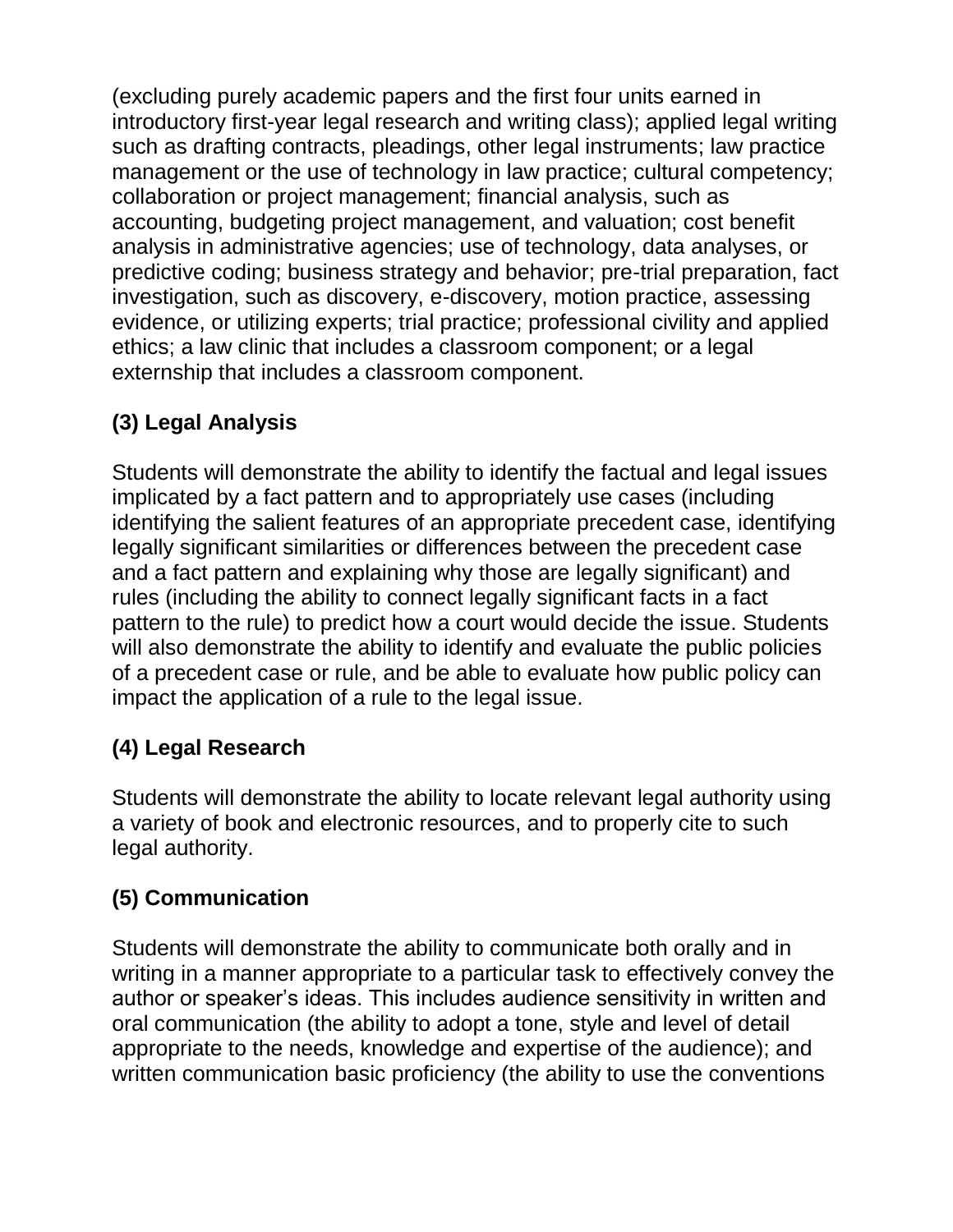of grammar, spelling, punctuation, diction and usage appropriate to the task and sufficient to convey effectively the author's ideas).

# **(6) Advocacy of Legal Argument**

Students will demonstrate the ability, in both oral and written formats, to evaluate the legal, economic and social strengths and weaknesses of a case and use case and statutory authority as well as public policy to persuade others. Making policy-based arguments includes the ability to identify and evaluate the public policies of a precedent case or rule and their implications, and be able to assert such appropriate arguments to support a particular application or distinction of a precedent case to a legal controversy or a particular resolution of the application of a rule to the legal controversy.

# **(7) Client Sensitivity and Cultural Competency**

Students will demonstrate an awareness of clients' needs and goals, including a sensitivity to clients' background and circumstances (including, but not limited to, socio-economic, gender, race, ethnicity, educational, disability and/or religious background(s)), the ability to make decisions that reflect an appropriate focus on those needs and goals, and awareness that cultural issues may affect the relevance of facts and application of the law.

# **(8) Legal Ethics**

Students will demonstrate the ability to identify ethical issues in law practice contexts and make appropriate decisions to resolve such issues.

# **Disability Services Statement**

Western State College of Law provides accommodations to qualified students with disabilities. The Disabilities Services Office assists qualified students with disabilities in acquiring reasonable and appropriate accommodations and in supporting equal access to services, programs, and activities at Western State College of Law.

To seek reasonable accommodations, a student must contact Senior Assistant Dean Donna Espinoza, Student Services Director and Disabilities Services Coordinator, whose office is in the Students Services Suite. Dean Espinoza's phone number and email address are: (714) 459-1117;